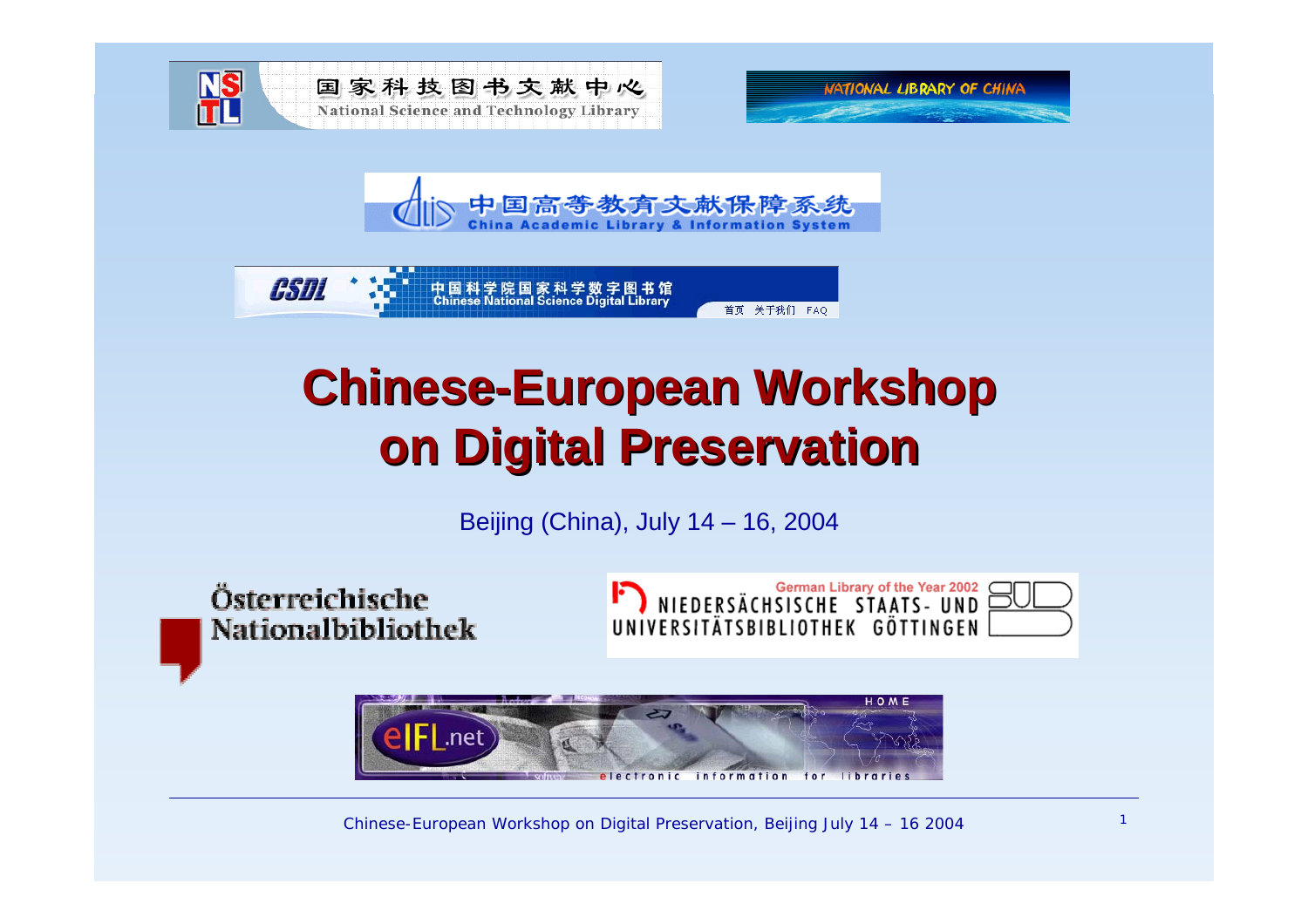#### **Definition: Cultural Heritage Definition: Cultural Heritage**

The Cultural Heritage Act 2002 defines 'cultural heritage' as "movable and immovable objects of artistic, architectural, historical, archaeological, ethnographic, paleontological and geological importance and includes information or data relative to cultural heritage pertaining to Malta or to any other country. This includes archaeological, paleontological or geological sites and deposits, landscapes, groups of buildings, as well as scientific collections, collections of art objects, manuscripts, books, published material, archives, audio-visual material and reproductions of any of the preceding, or collections of historical value, as well as intangible cultural assets comprising arts, traditions, customs and skills employed in the performing arts, in applied arts and in crafts and other intangible assets which have a historical, artistic or ethnographic value."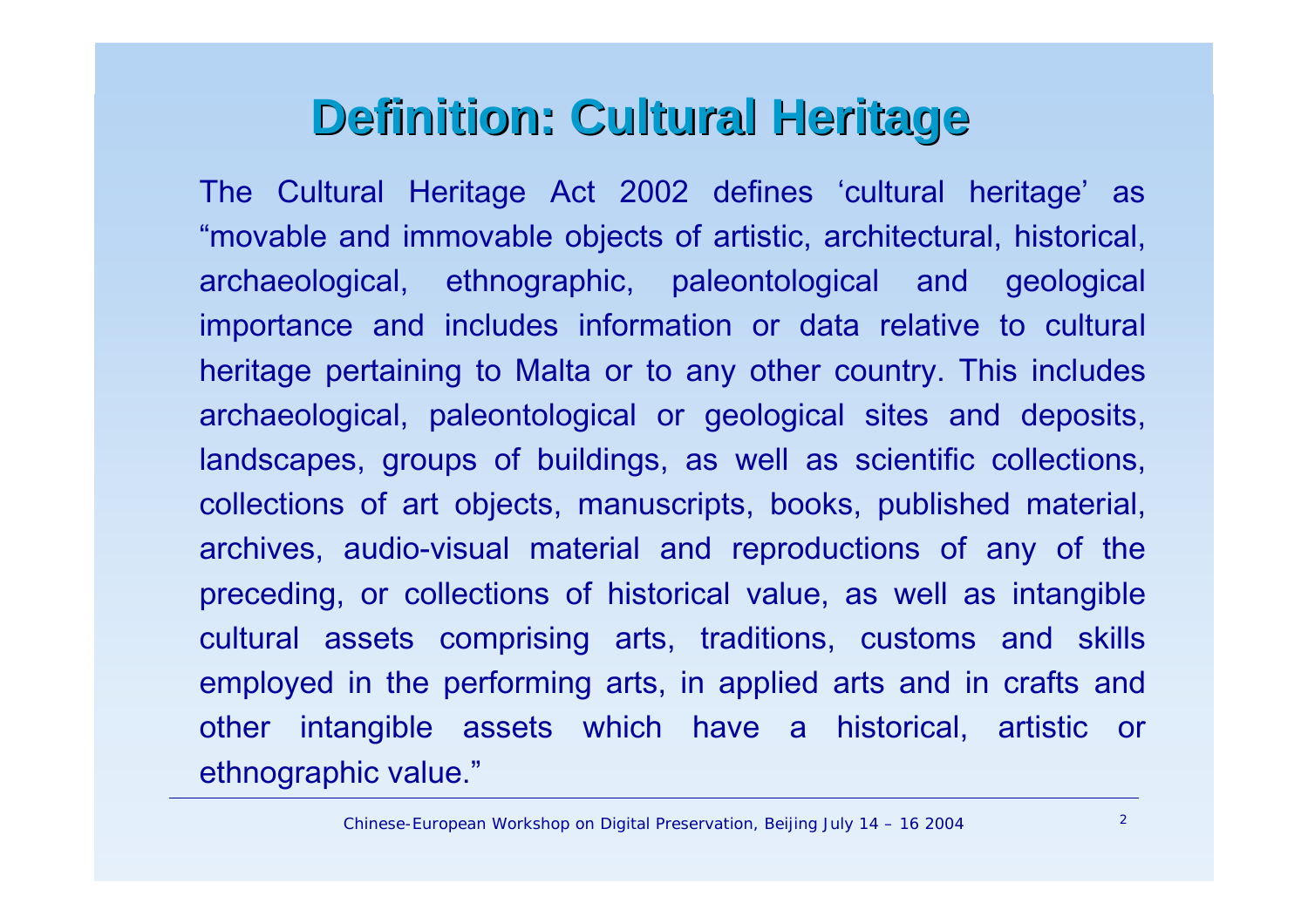

United Nations Educational. Scientific and Cultural Organization

# **UNESCO: UNESCO: "Charter on the Preservation of Charter on the Preservation of Digital Heritage Digital Heritage"**

**October, 15 2003 October, 15 2003**

Chinese-European Workshop on Digital Preservation, Beijing July  $14 - 16$  2004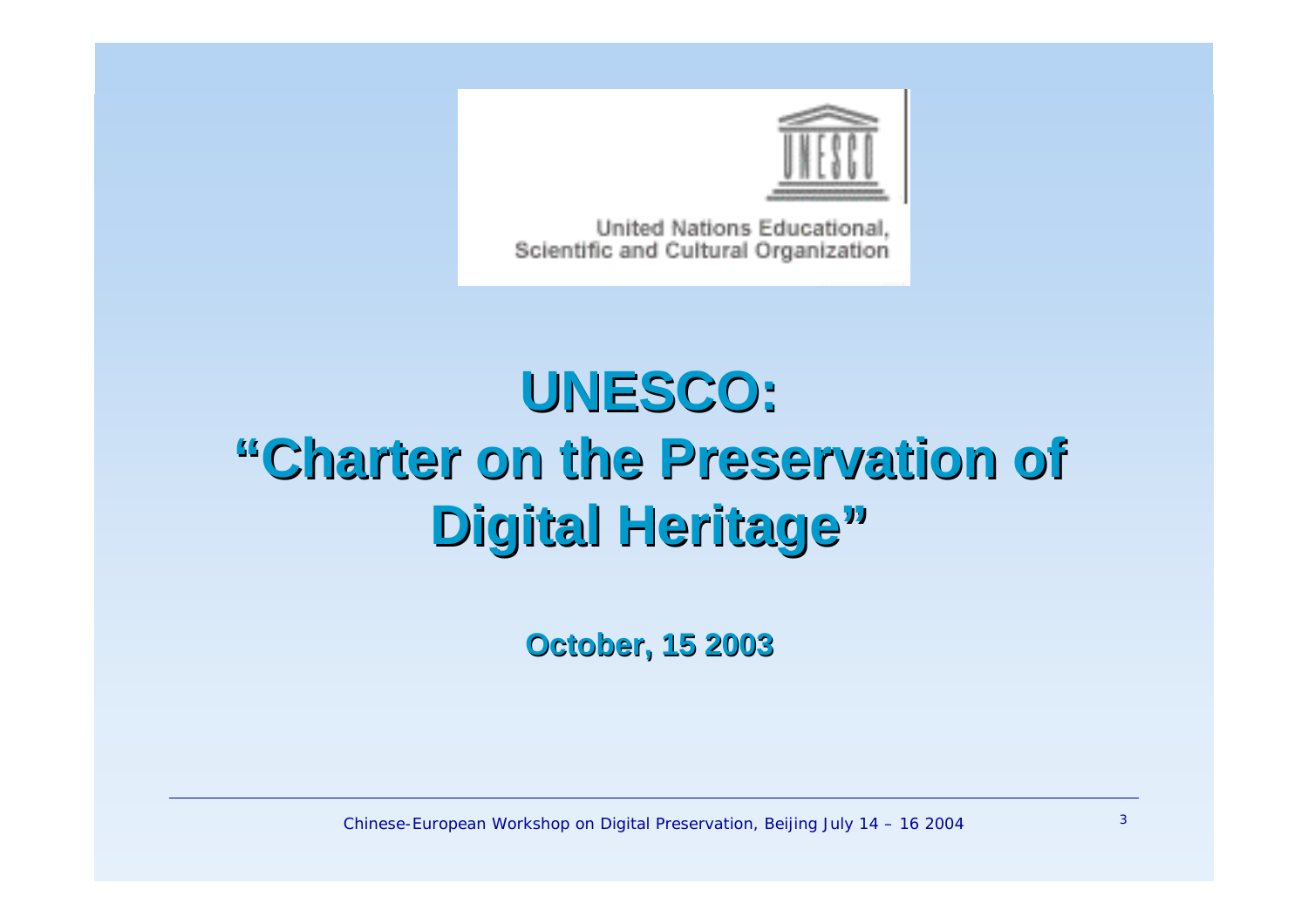considering that the disappearance of heritage in whatever form constitutes an impoverishment of the heritage of all nations, […]

recognizing that the resources of information and creative expression are increasingly produced, distributed, accessed and maintained in digital form, creating a new legacy – the digital heritage

understanding that digital heritage is at risk of being lost and that its preservation for the benefit of present and future generations is an urgent issue of worldwide concern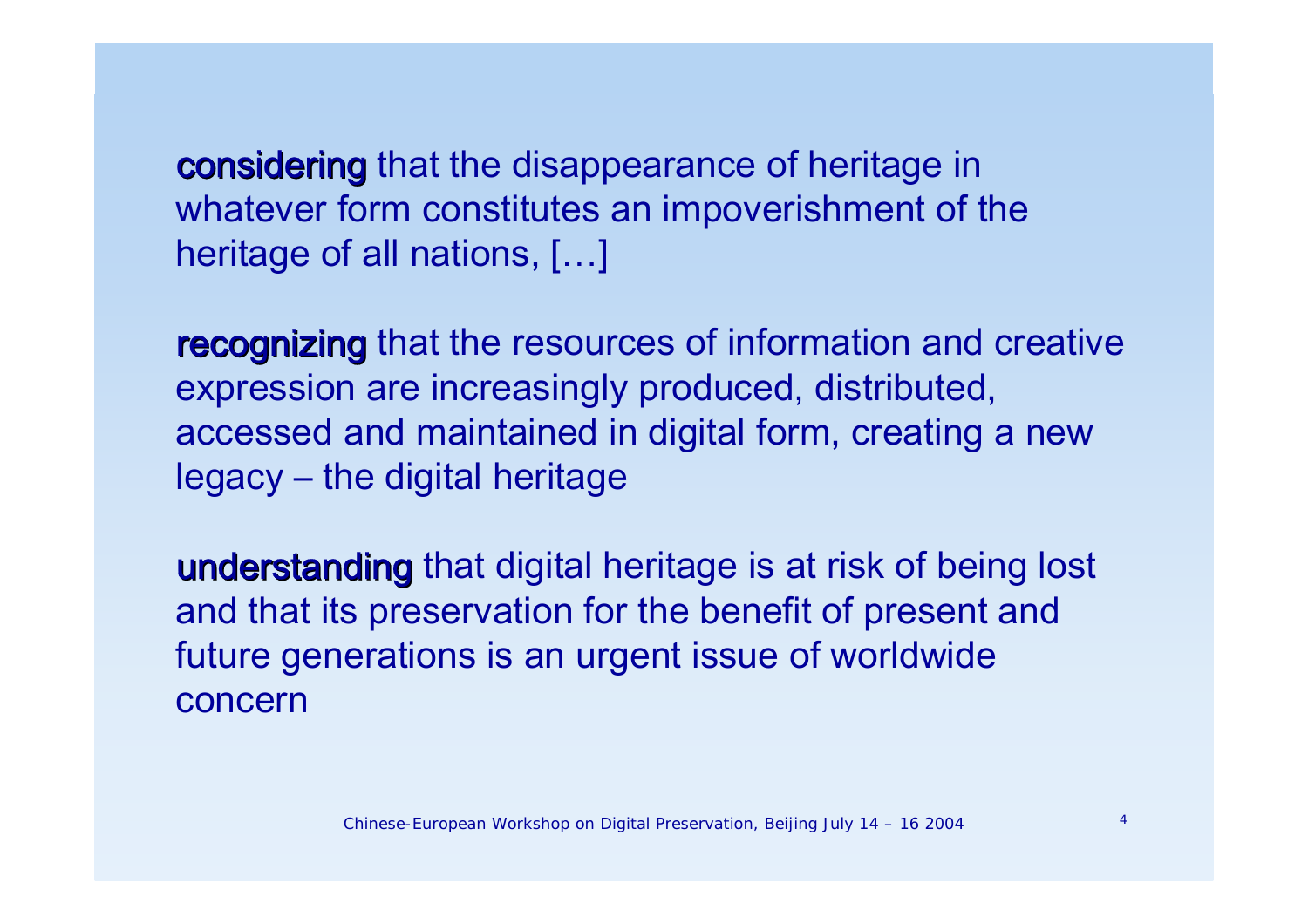"Many of the [digital] resources have lasting value and significance, and therefore constitute a heritage that should be protected and preserved for current and future generations

This ever-growing heritage may exist in any language, in any part of the world, and in any area of human knowledge or expression."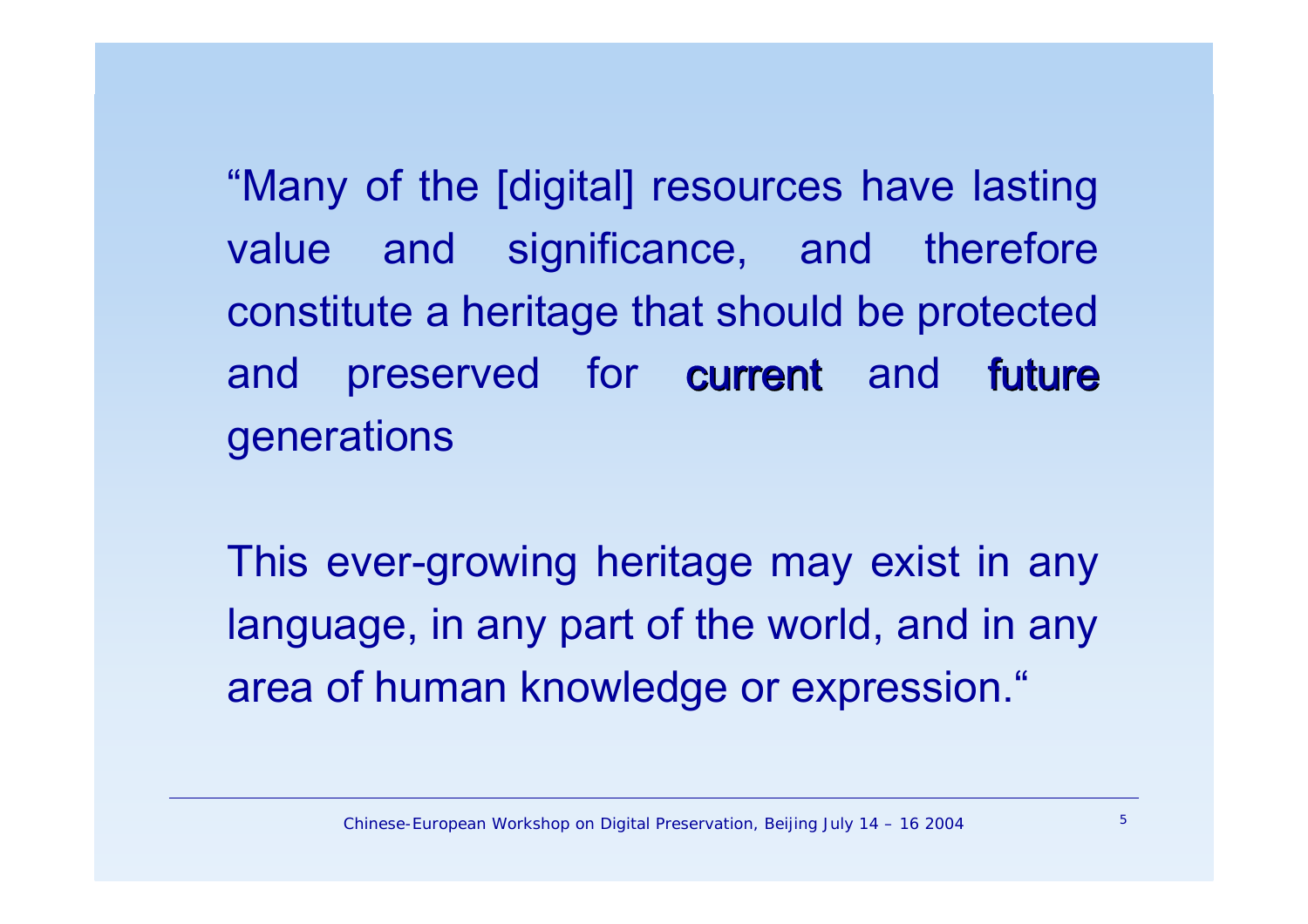# **Article 4**

Unless the prevailing threats are addressed, the loss of the digital heritage will be rapid and inevitable. Member States will benefit by encouraging legal, economic and technical measures to safeguard the heritage. Awarenessraising and advocacy is urgent, alerting policymakers and sensitising the general public to both the potential of the digital media and the practicalities of preservation.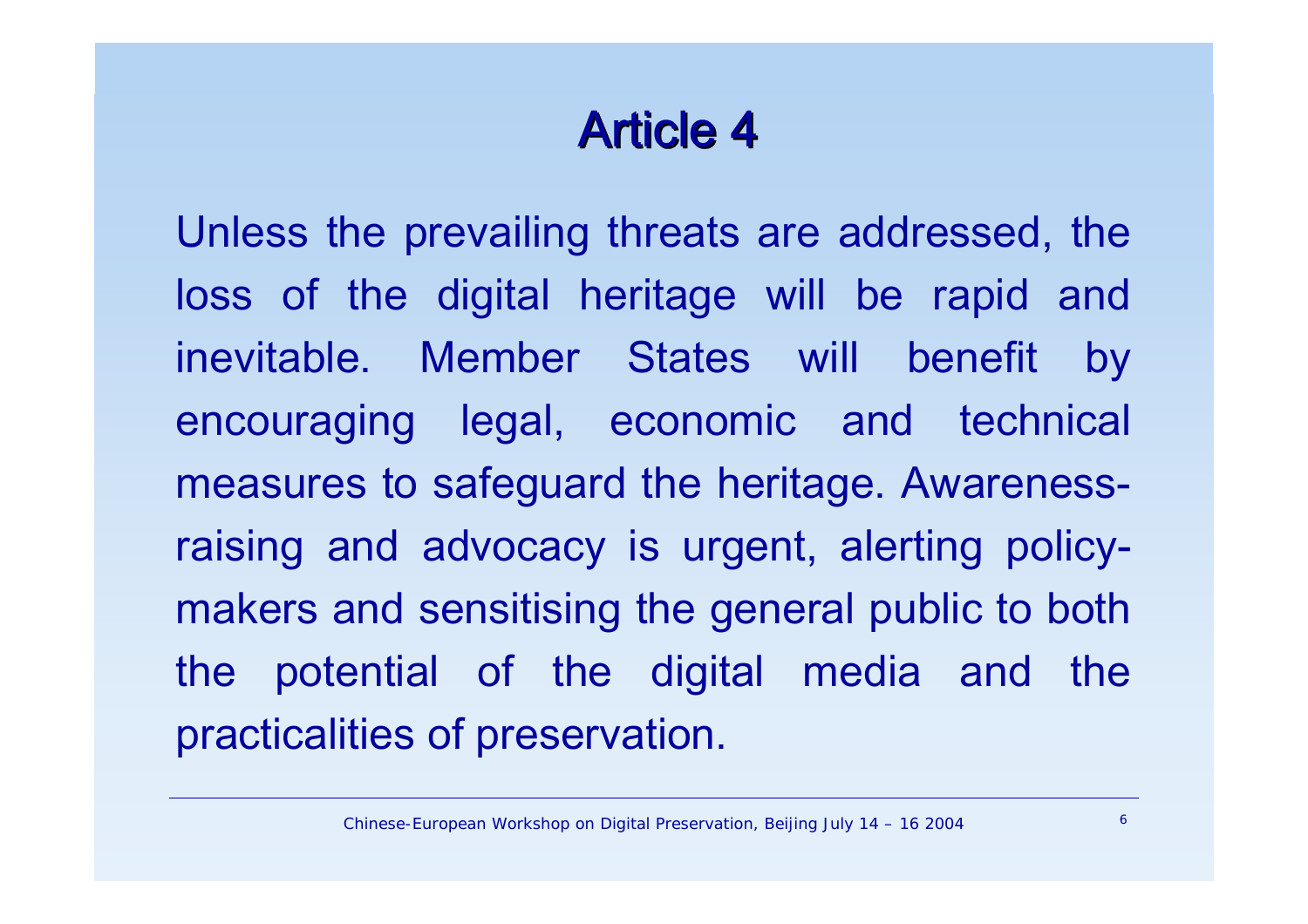### Article 10

The digital heritage of all regions, countries and communities should be preserved and made accessible, so as to assure over time representation of all peoples, nations, cultures and languages.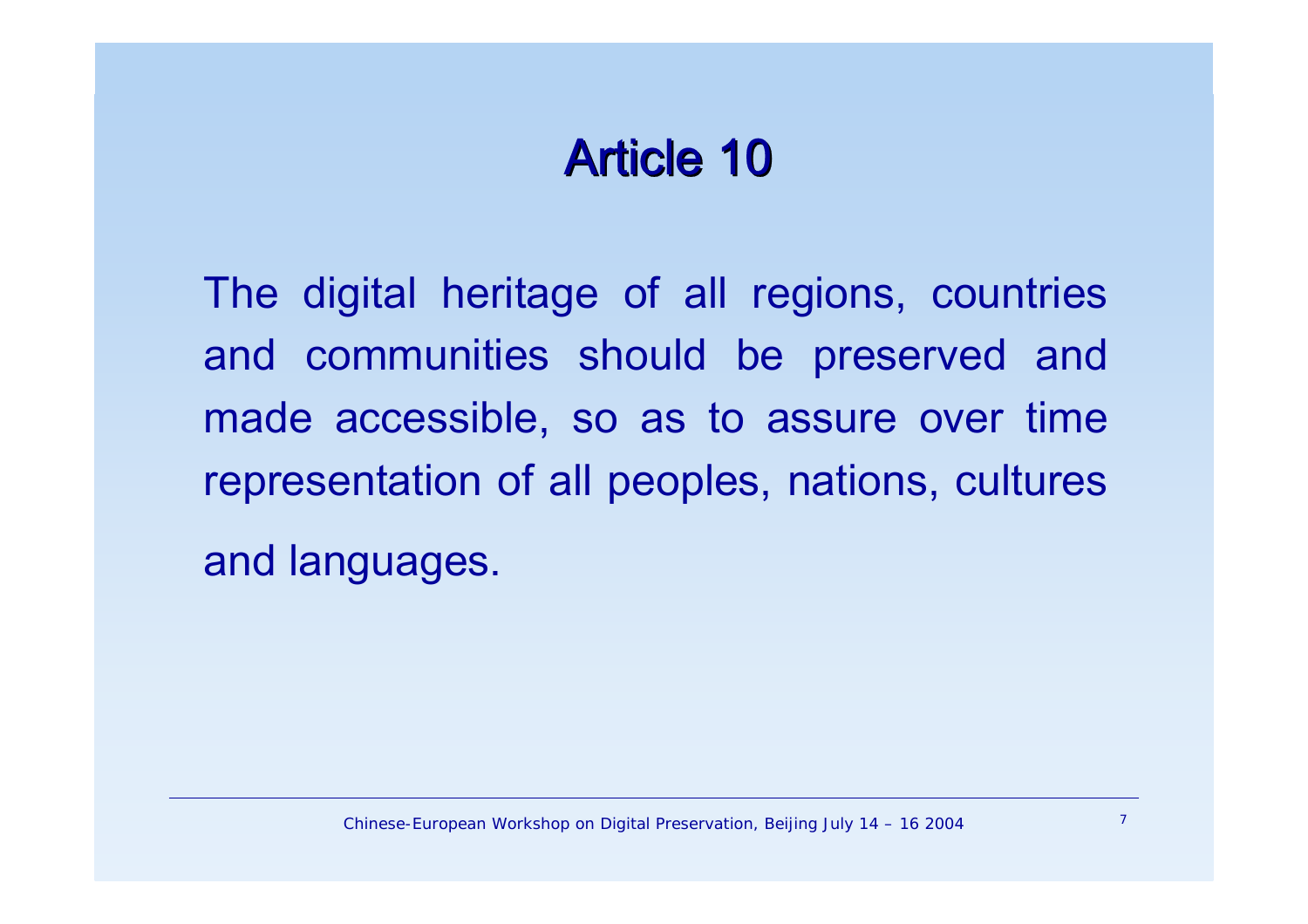### Article 11

In the face of the current digital divide, it is necessary to reinforce international cooperation and solidarity to enable all countries to ensure creation, dissemination, preservation and continued accessibility of their digital heritage.